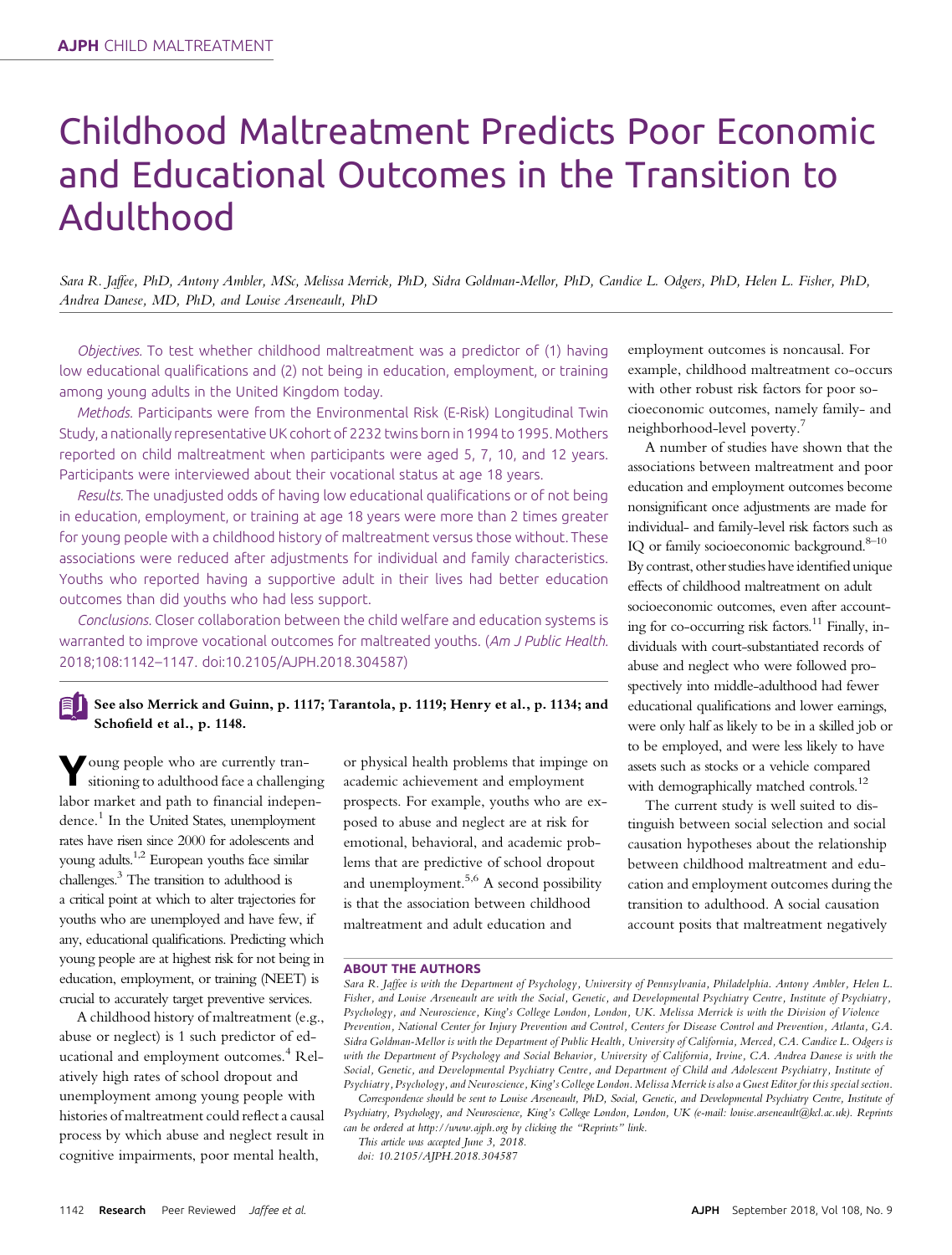influences educational and employment prospects, possibly by producing cognitive impairments and behavioral problems that interfere with learning and other skills needed to succeed in school or the workplace. By contrast, a social selection account posits that maltreatment co-occurs with socioeconomic disadvantage or that maltreated youths inherit risks for cognitive, emotional, or behavioral problems that could be the true causes of poor educational and employment outcomes.

This study comprises prospective, longitudinal data from a nationally representative sample of young people in the United Kingdom and includes measures of family and neighborhood poverty that could account for observed associations between maltreatment and education and employment outcomes. By controlling for measures of parental psychopathology assessed when the study members were children, we tested the hypothesis that maltreated youths inherit risks for psychopathology that derail their education and employment prospects. We further tested whether mental health problems in early adolescence explain the effects. We investigated whether having a supportive relationship with an adult and neighborhood conditions at the start of adolescence moderate effects of childhood maltreatment on education and employment outcomes. Nonparental mentoring relationships have been shown to matter for youths in foster care, promoting elevated rates of participation in higher education.<sup>13</sup> We also tested whether, in contrast, neighborhood disadvantage amplifies adverse effects of maltreatment on education and employment outcomes. Neighborhood violence (which tends to co-occur with neighborhood socioeconomic disadvantage) could become an impediment to job seeking or school attendance for youths with maltreatment-related anxiety or posttraumatic stress symptoms, or underresourced schools could be especially likely to use suspensions or expulsions to discipline youths with maltreatment-related problem behaviors.

## **METHODS**

Participants were members of the Environmental Risk (E-Risk) Longitudinal Twin Study, a birth cohort of 2232 British children. The sample was drawn from a larger birth

register of twins born in England and Wales in 1994 to 1995. Full details about the sample are reported elsewhere.<sup>14</sup> The E-Risk sample was constructed from 1999 to 2000, when 1116 families (93% of those eligible) with same-sex 5-year-old twins participated in home-visit assessments. This sample comprised 56% monozygotic and 44% dizygotic twin pairs; sex was evenly distributed within zygosity (49% male) and 6% of the sample selfidentified as Black, Asian, or mixed race. Families were recruited to represent the UK population with newborns in the 1990s on the basis of residential location throughout England and Wales and mother's age. Female adolescents with twins were overselected to replace high-risk families who were selectively lost to the register through nonresponse. Older women who had twins via assisted reproduction were underselected to avoid an excess of well-educated older women. At follow-up, the study sample represented the full range of socioeconomic conditions in the United Kingdom.<sup>15</sup>

Follow-up home visits were conducted when children were aged 7 years (98% participation), 10 years(96% participation), 12 years (96% participation), and 18 years (93% participation). At age 18 years, 2066 participants were assessed, each twin by a different interviewer. The average age at the time of assessment was 18.4 years (SD =  $0.36$ ); all interviews were conducted after the 18th birthday. There were no differences between those who did and did not take part at age 18 years in terms of socioeconomic status (SES) assessed when the cohort was initially defined ( $\chi^2$  = 0.86; P = .65), age-5 IQ scores ( $t = 0.98$ ;  $P = .33$ ), age-5 internalizing or externalizing behavior problems  $(t= 0.40; P = .69$  and  $t= 0.41; P = .68$ , respectively), or childhood maltreatment ( $\chi^2$  = 1.53; P= .47). Home visits at ages 5, 7, 10, and 12 years included assessments with participants as well as their mother (or primary caretaker); the home visits at age 18 years included interviews only with the participants.

#### Measures

Physical maltreatment by an adult. When the participants were aged 5, 7, 10, and 12 years, we interviewed their mothers about their children's experience of intentional harm by an adult. At age 5 years, we used the standardized clinical protocol from the

MultiSite Child Development Project.<sup>16</sup> At ages 7, 10, and 12 years, we modified this interview to expand its coverage of contexts for child harm. Specifically, mothers were asked whether either of their children had been intentionally harmed (physically or sexually) by an adult or had contact with welfare agencies. If caregivers endorsed a question, interviewers made extensive notes on what had happened and indicated whether physical or psychological harm had occurred. Under the UK Children Act, our responsibility was to secure intervention if maltreatment was current and ongoing. Such intervention on behalf of E-Risk families was carried out with parental cooperation in all but 1 case. No families left the study following intervention. Over the years of data collection, the study developed a cumulative profile for each child, comprising the caregiver reports, recorded debriefings with interviewers who had coded any indication of maltreatment at any of the successive home visits, recorded narratives of the successive caregiver interviews, and information from clinicians whenever the study team made a childprotection referral. The profiles were reviewed at the end of the age-12 phase by 2 clinical psychologists and were coded 0 if there was no maltreatment at any age (78.9%) and 1 if there was maltreatment at any age (21.1%). Initial interrater agreement between the coders exceeded 90% and discrepantly coded cases were resolved by consensus review.

Educational attainment. In the United Kingdom, students are eligible to leave school upon completion of the General Certificate of Secondary Education (GCSE) examination at age 16 years. Some students remain in school for an additional 2 years to complete A-level (or equivalent) qualifications, which are required for university entrance. Participants with poor educational qualifications were those who did not obtain their A-level qualifications or scored a low grade (D–G) on their examination (21.9% participants).

Not in education, employment, or training. At the time of their age-18 interview, we classified participants as NEET if they reported that they were not studying, nor working in paid employment, nor pursuing a vocational qualification or apprenticeship training  $(11.6\%)$ <sup>17</sup> This operationalization of NEET status follows that used by the UK Office of National Statistics and the International Labor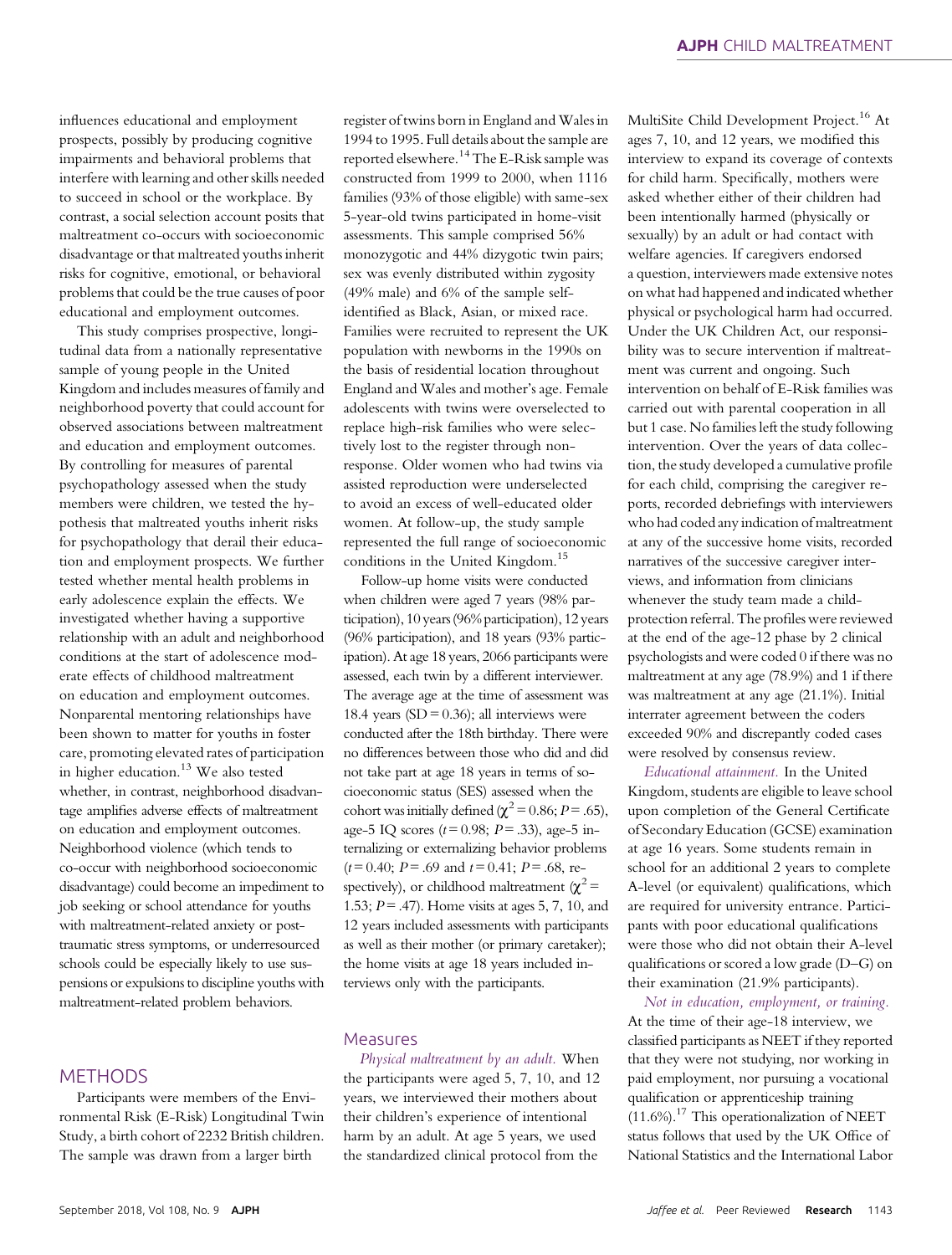Organization.18 Participants were queried to ensure that NEET status was not simply a function of being on summer holiday or of being a stay-at-home parent. Employment- and education-related queries were from the Longitudinal Study of Young People in England ([https://assets.publishing.service.gov.uk/](https://assets.publishing.service.gov.uk/government/uploads/system/uploads/attachment_data/file/181542/DFE-RR033.pdf) [government/uploads/system/uploads/](https://assets.publishing.service.gov.uk/government/uploads/system/uploads/attachment_data/file/181542/DFE-RR033.pdf) attachment\_data/fi[le/181542/DFE-RR033.pdf\)](https://assets.publishing.service.gov.uk/government/uploads/system/uploads/attachment_data/file/181542/DFE-RR033.pdf).

A Classification of Residential Neighborhoods. We defined neighborhood-level socioeconomic index by using A Classification of Residential Neighborhoods.15A Classification of Residential Neighborhoods uses data from the 2001 census and other survey-based geodemographic discriminators to classify enumeration districts (approximately 150 households) into socioeconomic groups ranging from "wealthy achievers" (category 1) with high incomes, large single-family houses, and access to many amenities, to "hard pressed" neighborhoods (category 5) dominated by government-subsidized housing estates, low incomes, high unemployment, and single parents. Families living in "hardpressed" and "moderate means" neighborhoods were grouped into 1 category and those in "wealthy achiever," "urban prosperity," and "comfortably off" neighborhoods were grouped into a second category.

Adult involvement. At age 12 years, youths were asked questions about whether they had a stable adult figure to rely on for basic needs (e.g., "there is an adult who I can tell almost anything to," "there is an adult who can take me places if I need to be somewhere"). Participants answered not true  $(0)$ , sometimes true (1), or true (2). We derived a total scale by summing the scores of the 13 items (mean = 23.78; SD = 3.44;  $\alpha$  = 0.85).

Covariates. We controlled for a range of individual and family-level factors in analyses because they tend to be associated with child maltreatment as well as educational and employment outcomes and could confound observed associations. See Table 1 for a description of these measures.

## Statistical Analysis

We conducted hierarchical logistic regression analyses to determine whether maltreatment was associated with (1) poor educational qualifications or (2) NEET status, adjusting for covariates. We entered

#### TABLE 1—Description of Covariates: Environmental Risk (E-Risk) Longitudinal Twin Study, United Kingdom

| Measure                         | Description                                                                                                                                                                                                                                                                                                                                                                                                                                                                                                                                                                                                                    |
|---------------------------------|--------------------------------------------------------------------------------------------------------------------------------------------------------------------------------------------------------------------------------------------------------------------------------------------------------------------------------------------------------------------------------------------------------------------------------------------------------------------------------------------------------------------------------------------------------------------------------------------------------------------------------|
| Family SES, tertiles            | Standardized composite of parents' income, education, and social<br>class ascertained at childhood phases of the study, which loaded<br>significantly onto 1 latent factor. <sup>19</sup>                                                                                                                                                                                                                                                                                                                                                                                                                                      |
| Youth IQ                        | Assessed at age 5 y with the Vocabulary and Block Design subtests<br>of the Wechsler Preschool and Primary Scale of Intelligence-<br>Revised. <sup>20</sup> Full-scale IQ was estimated from the subtests following<br>procedures described by Sattler. <sup>21(p999-1004)</sup> Childhood IQ was<br>standardized to a mean of 100 and SD of 15.                                                                                                                                                                                                                                                                               |
| Maternal lifetime depression    | Assessed when participants were aged 5 y using the DIS <sup>22</sup> according<br>to DSM-IV criteria; 35% of mothers who experienced at least 1<br>episode of depression.                                                                                                                                                                                                                                                                                                                                                                                                                                                      |
| Parental antisocial personality | Reported by mothers when participants were aged 5 y, using the<br>Young Adult Behavior Checklist <sup>21</sup> for fathers and the Young Adult<br>Self-Report for mothers. <sup>23</sup> These were modified to obtain lifetime<br>data and supplemented with questions from the DIS <sup>22</sup> that<br>assessed the (lifetime) presence of DSM-IV symptoms of antisocial<br>personality disorder (e.g., deceitfulness, aggressiveness). In<br>27.6% of E-Risk families, at least 1 parent had 3 or more symptoms<br>of antisocial personality.                                                                             |
| Parental substance abuse        | When participants were aged 5 y, mothers reported on their own<br>and the biological father's substance use by using the short<br>Michigan Alcoholism Screening Test <sup>24</sup> and the Drug Abuse<br>Screening Test. <sup>25</sup> Among E-Risk families, 25.5% of parents had 4<br>or more symptoms of substance abuse-a cut-off that shows good<br>agreement with clinical diagnoses of alcoholism.                                                                                                                                                                                                                      |
| Youth psychopathology           | A count of the following mental health problems: ADHD, CD,<br>depression, anxiety, and substance use (age 12 y), mean = 0.57;<br>SD = 0.90. ADHD and CD were reported by teachers and parents<br>when youths were aged 5, 7, 10, and 12 y by using the Child Behavior<br>Checklist. Depression, anxiety, and substance use were reported by<br>children at age 12 y by using, respectively, the Childhood Depression<br>Inventory, the Manifest Anxiety Scale for Children, and questions<br>about alcohol, cigarette, or other drug use. For additional details on<br>these measures, see Goldman-Mellor et al. <sup>17</sup> |

Note. ADHD = attention deficit/hyperactivity disorder; CD = conduct disorder; DIS = Diagnostic Interview Schedule; DSM-IV = Diagnostic and Statistical Manual of Mental Disorders, Fourth Edition (Washington, DC: American Psychiatric Association; 1994); SES = socioeconomic status.

maltreatment status at the first step, followed by demographic characteristics and age-5 IQ, measures of parent psychopathology, and measures of youth psychopathology. We entered adult involvement and neighborhood poverty at the fifth step and we entered the interactions between these variables and maltreatment status at the final step in the model. Sex did not moderate the effect of maltreatment on educational qualifications or NEET; thus, we presented the findings

together across the 2 genders. We adjusted standard errors for the nonindependence of twin data by using the Huber–White variance estimator.<sup>26</sup>

## RESULTS

Young adults with a childhood history of maltreatment differed from those without a history of maltreatment on education and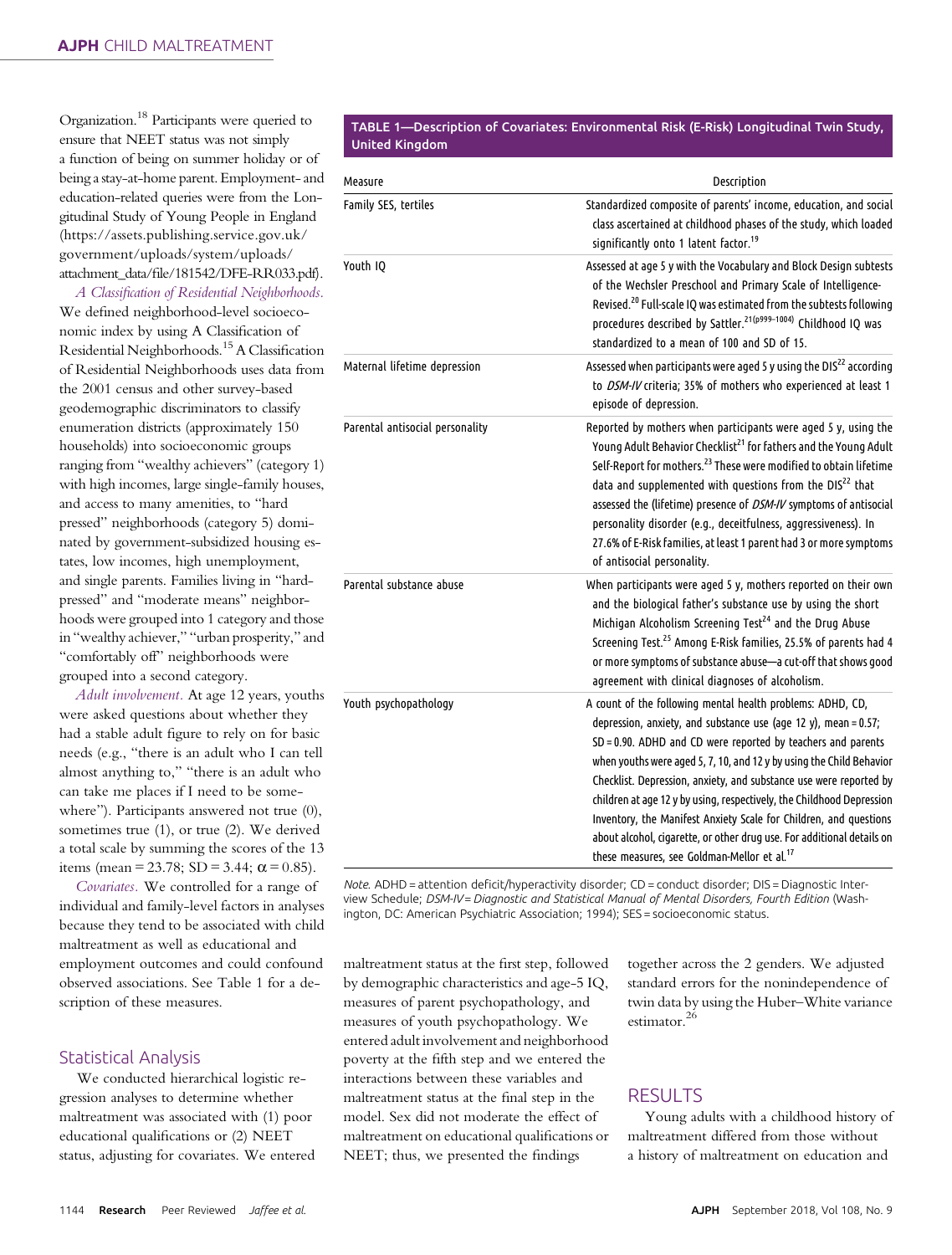TABLE 2—Associations Between Childhood History of Maltreatment, Education, and Not Being in Education, Employment, or Training, and Covariates: Environmental Risk (E-Risk) Longitudinal Twin Study, United Kingdom, 1999–2001 and 2012–2014

|                                                    | Childhood Physical<br>Maltreatment,<br>% (No.) or Mean $\pm$ SD | No Childhood Physical<br>Maltreatment,<br>% (No.) or Mean $\pm$ SD | OR (95% CI)           |
|----------------------------------------------------|-----------------------------------------------------------------|--------------------------------------------------------------------|-----------------------|
|                                                    | <b>Outcome Variables</b>                                        |                                                                    |                       |
| Poor educational qualifications                    | 33 (146)                                                        | 19 (305)                                                           | $2.18$ (1.65, 2.88)   |
| <b>NEET</b>                                        | 18 (79)                                                         | 10(160)                                                            | $2.01$ (1.45, 2.79)   |
|                                                    | Covariates                                                      |                                                                    |                       |
| Male                                               | 55 (259)                                                        | 47 (833)                                                           | 1.35(1.04, 1.77)      |
| Socioeconomic status                               |                                                                 |                                                                    |                       |
| High                                               | 23 (109)                                                        | 37 (643)                                                           |                       |
| Moderate                                           | 27 (128)                                                        | 35 (610)                                                           | $1.24$ (0.86, 1.78)   |
| Low                                                | 50 (235)                                                        | 29 (507)                                                           | 2.73(1.96, 3.81)      |
| IQ age 5 y                                         | $97.29 \pm 15.43$                                               | $100.72 \pm 14.80$                                                 | 0.98(0.98, 0.99)      |
| Maternal depression                                | 49 (231)                                                        | 31 (549)                                                           | 2.13(1.62, 2.79)      |
| Parental antisocial personality                    | 49 (230)                                                        | 22 (384)                                                           | $3.44$ (2.61, 4.54)   |
| Parental substance problems                        | 42 (196)                                                        | 21 (370)                                                           | $2.71$ (2.04, 3.59)   |
| Count of youth mental health<br>problems, age 12 y | $0.94 \pm 1.13$                                                 | $0.47 \pm 0.80$                                                    | $1.66$ (1.48, 1.87)   |
| Adult involvement                                  | $23.00 \pm 4.26$                                                | $23.99 \pm 3.15$                                                   | 0.93(0.90, 0.96)      |
| Neighborhood poverty                               | 46 (207)                                                        | 38 (637)                                                           | $1.41$ $(1.07, 1.86)$ |

Note. CI = confidence interval; NEET = not in education, employment, or training; OR = odds ratio.

employment outcomes (Table 2) and on the covariates included in the models (Table 2). Table 3 shows bivariate associations between covariates and education and employment outcomes; except for male gender, moderate SES, and maternal depression, which were

TABLE 3—Bivariate Associations Between Covariates and Education and Employment Outcomes: Environmental Risk (E-Risk) Longitudinal Twin Study, United Kingdom, 1999–2001 and 2012–2014

| Covariates                                      | Poor Educational Qualifications,<br>OR (95% CI) | <b>NEET, OR (95% CI)</b> |
|-------------------------------------------------|-------------------------------------------------|--------------------------|
| Physical maltreatment                           | $2.18$ (1.65, 2.88)                             | $2.01$ (1.45, 2.79)      |
| Male                                            | $1.46$ (1.13, 1.88)                             | 0.90(0.65, 1.24)         |
| Socioeconomic status                            |                                                 |                          |
| High (Ref)                                      |                                                 |                          |
| Moderate                                        | $3.76$ (2.53, 5.57)                             | $1.41$ (0.84, 2.37)      |
| Low                                             | 8.95 (6.15, 13.02)                              | 5.47(3.51, 8.51)         |
| Youth IQ                                        | 0.94(0.93, 0.95)                                | $0.96$ (0.95, 0.97)      |
| Maternal depression                             | 1.30(1.00, 1.68)                                | $1.31$ (0.94, 1.81)      |
| Parental antisocial personality                 | $1.78$ (1.36, 2.33)                             | $1.57$ (1.12, 2.19)      |
| Parental substance problems                     | 2.05(1.56, 2.69)                                | 1.73(1.23, 2.43)         |
| Count of youth mental health problems, age 12 y | 2.15(1.89, 2.43)                                | 1.71 (1.49, 1.97)        |
| Adult involvement                               | $0.89$ (0.86, 0.91)                             | 0.93(0.90, 0.96)         |
| Neighborhood poverty                            | 2.41(1.87, 3.12)                                | 2.50(1.80, 3.48)         |

Note. CI = confidence interval; NEET = not in education, employment, or training; OR = odds ratio.

not associated with NEET, all other associations were significant.

### Educational Qualifications

The odds of having poor educational qualifications were more than 2 times greater for youths with a history of maltreatment versus those without (Table 3). The association between maltreatment and educational qualifications remained significant, but was reduced, after we adjusted for sex, family SES, parental psychopathology, and IQ at age 5 years (Table A, available as a supplement to the online version of this article at [http://](http://www.ajph.org) [www.ajph.org\)](http://www.ajph.org). The association was reduced to nonsignificance after we adjusted for the count of youth mental health problems at age 12 years, which explained an additional 8.7% of the effect of maltreatment on educational outcomes beyond that explained by sex, family SES, parental psychopathology, and IQ at age 5 years (Table A). Youths who reported higher levels of adult involvement in their lives were relatively less likely to have poor educational qualifications than were youths who reported lower levels of adult involvement, but neighborhood poverty was not associated with educational qualifications (Table 4). When we adjusted for all covariates, the effect of maltreatment was not moderated by adult involvement (odds ratio [OR] = 1.02; 95% confidence interval  $[CI] = 0.96, 1.09$  or by neighborhood poverty (OR = 1.03; 95% CI = 0.55, 1.92).

## Not Being in Education, Employment, or Training

The odds of NEET were twice as great for youths with a history of maltreatment versus those without (Table 3). The association between maltreatment and NEET status remained significant but was reduced after we adjusted for sex, family SES, parent psychopathology, and IQ at age 5 years (Table B, available as a supplement to the online version of this article at [http://www.ajph.org\)](http://www.ajph.org). The association was reduced to nonsignificance after we adjusted for the count of youth mental health problems at age 12 years, which explained an additional 6.9% of the effect of maltreatment on NEET beyond that explained by sex, family SES, parental psychopathology, and IQ at age 5 years (Table B). Neither adult involvement nor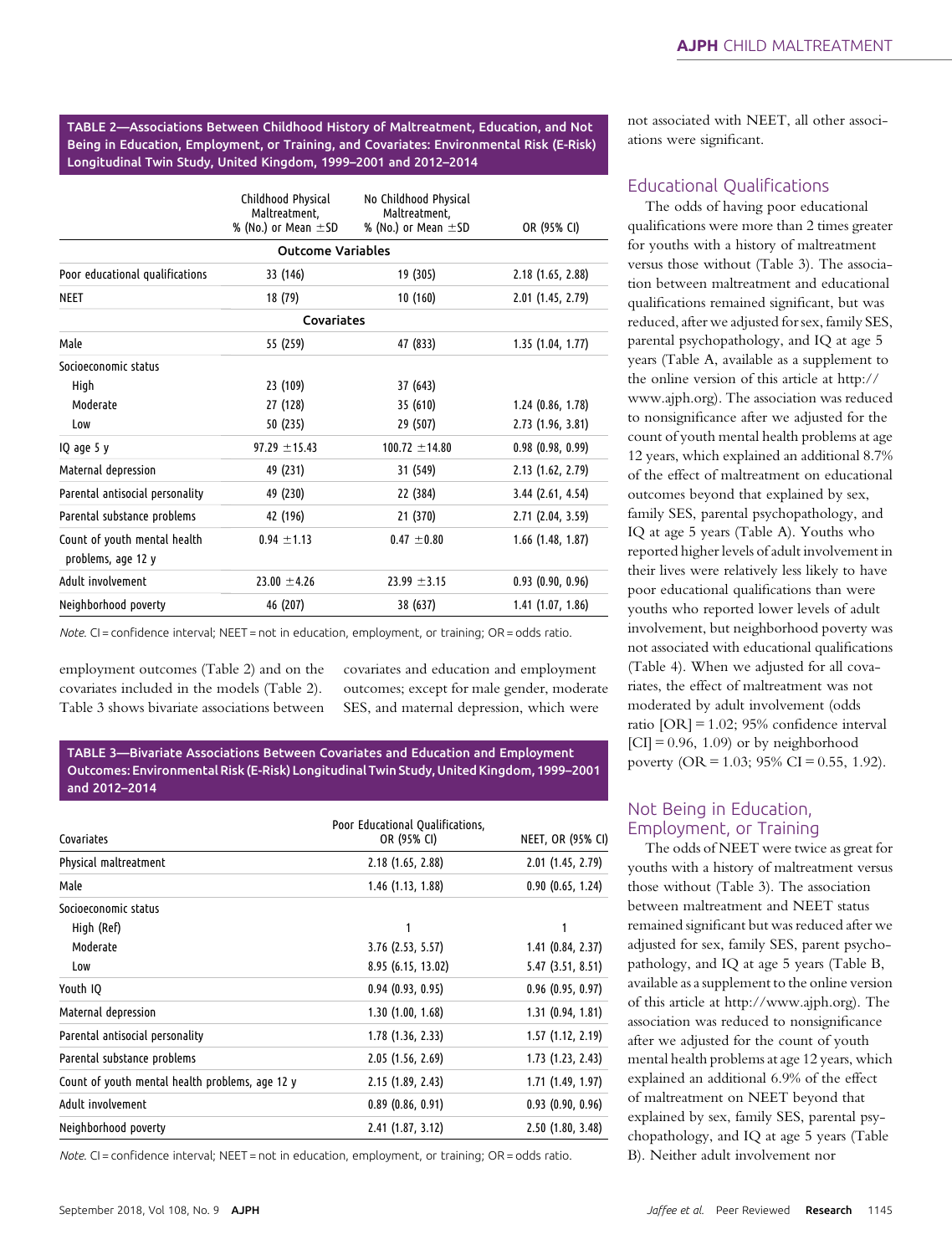neighborhood poverty were associated with NEET status (Table 4). When we adjusted for all covariates, the effect of maltreatment was not moderated by adult involvement  $(OR = 1.04; 95\% CI = 0.97, 1.11)$  or neighborhood poverty (OR = 0.88; 95%  $CI = 0.44, 1.77$ .

## **DISCUSSION**

Using data from a nationally representative sample of young adults in the United Kingdom, we found that those who had childhood histories of maltreatment were at elevated risk for having poor educational qualifications and for being NEET. The current study failed to support a range of alternative explanations for this association. First, maltreatment was not merely a marker for being raised in an environment with scarce social capital or for low IQ. Second, maltreatment was not merely a marker for a liability to psychopathology that parents transmit to children and that adversely affects young people's education and employment prospects. Findings were more consistent with the possibility of social causation versus social selection, whereby maltreatment jeopardizes education and employment prospects by increasing the risk of poor mental health in childhood. As predicted, youths who reported having an adult they could relate to in their lives were less at risk for poor education outcomes at age 18 years, but contrary to predictions, this was true for both maltreated and nonmaltreated youths. Although living in a disadvantaged neighborhood was associated at the bivariate level with having poor educational qualifications and with being NEET, this association was reduced to nonsignificance once individual and family-level covariates were adjusted and, contrary to predictions, neighborhood disadvantage did not amplify the effect of maltreatment.

#### Limitations

Although the current study employed many statistical controls, the data were observational, and unmeasured variables could be confounders. Sibling fixed-effects models could potentially control for unobserved heterogeneity, but only 4.7% of E-Risk twins were discordant for maltreatment and only a subset of those were also discordant for educational or employment outcomes. Although the NEET rate in the E-Risk sample of twins matches that in the United Kingdom as a whole (11.6% vs 12.5%), research is needed in singleton samples outside the

TABLE 4—Effects of Individual and Family Factors and Adult Involvement on Educational and Employment Outcomes: Environmental Risk (E-Risk) Longitudinal Twin Study, United Kingdom, 1999–2001 and 2012–2014

|                                              | Poor Educational Qualifications, |                       |
|----------------------------------------------|----------------------------------|-----------------------|
|                                              | OR (95% CI)                      | NEET, OR (95% CI)     |
| Physical maltreatment                        | $1.20$ (0.85, 1.71)              | $1.44$ (1.00, 2.08)   |
| Male sex                                     | 1.10(0.82, 1.47)                 | $0.63$ $(0.43, 0.92)$ |
| Socioeconomic status                         |                                  |                       |
| High (Ref)                                   |                                  |                       |
| Moderate                                     | 2.33 (1.52, 3.58)                | 1.07(0.60, 1.89)      |
| Low                                          | $4.19$ (2.65, 6.63)              | 3.33(1.89, 5.84)      |
| Youth IQ                                     | 0.95(0.94, 0.96)                 | 0.98(0.97, 0.99)      |
| Maternal depression                          | $0.92$ $(0.67, 1.28)$            | $1.16$ (0.80, 1.68)   |
| Parental antisocial personality              | $0.73$ $(0.51, 1.04)$            | $0.69$ (0.46, 1.04)   |
| Parental substance problems                  | 1.37 (0.96, 1.94)                | $0.98$ (0.65, 1.47)   |
| Count youth mental health problems, age 12 y | $1.71$ (1.48, 1.97)              | 1.43(1.21, 1.68)      |
| Adult involvement                            | 0.95(0.91, 0.98)                 | 0.97(0.94, 1.01)      |
| Neighborhood poverty                         | $1.08$ (0.79, 1.49)              | $1.22$ (0.82, 1.83)   |

Note. CI = confidence interval; NEET = not in education, employment, or training; OR = odds ratio.

United Kingdom to determine whether findings generalize beyond the UK educational system. Finally, although there is little evidence that caregivers failed to report abuse or neglect that was later disclosed by twins,<sup>27</sup> caregiver reports of child maltreatment may be prone to recall biases or be influenced by characteristics of the caregiver or the child. We note, however, that although determinations about maltreatment status were primarily based on caregiver reports, they were also informed by research workers who were trained to observe for abuse or neglect and by clinicians' assessments when the study team made child protective service referrals. We also note that rates of childhood maltreatment in E-Risk were similar to rates obtained from studies that used different methods to identify abuse or neglect.<sup>28</sup> Despite these limitations, the study has many strengths. These include a large, prospectively assessed, population-representative sample that was studied at a key developmental transition with respect to employment and education trajectories.

## Public Health Implications

The transition to adulthood is a critical time in which to ensure that youths obtain adequate educational qualifications and are on a trajectory that will lead to steady, gainful employment. The current findings suggest that young people with histories of maltreatment are at high risk for failing to achieve these developmental milestones. Although the primary objective of the child welfare system is to ensure the safety and permanent placement of children, the US Child Abuse Prevention and Treatment Act of 2003 charged child welfare workers with ensuring child well-being more broadly. Such legislation has prompted closer collaboration between child welfare agencies and the health care system, particularly for youths in foster care,  $29$  but there remains a high level of unmet clinical need<sup>30</sup> that is likely to impinge on youths' academic performance. Moreover, collaborations between child welfare agencies and schools have been slow to develop.31 If child victims of abuse and neglect had access to effective educational, emotional, and behavioral health services, then such services could reduce the likelihood of school dropout, improve grades and test scores, and increase a young person's chances of obtaining